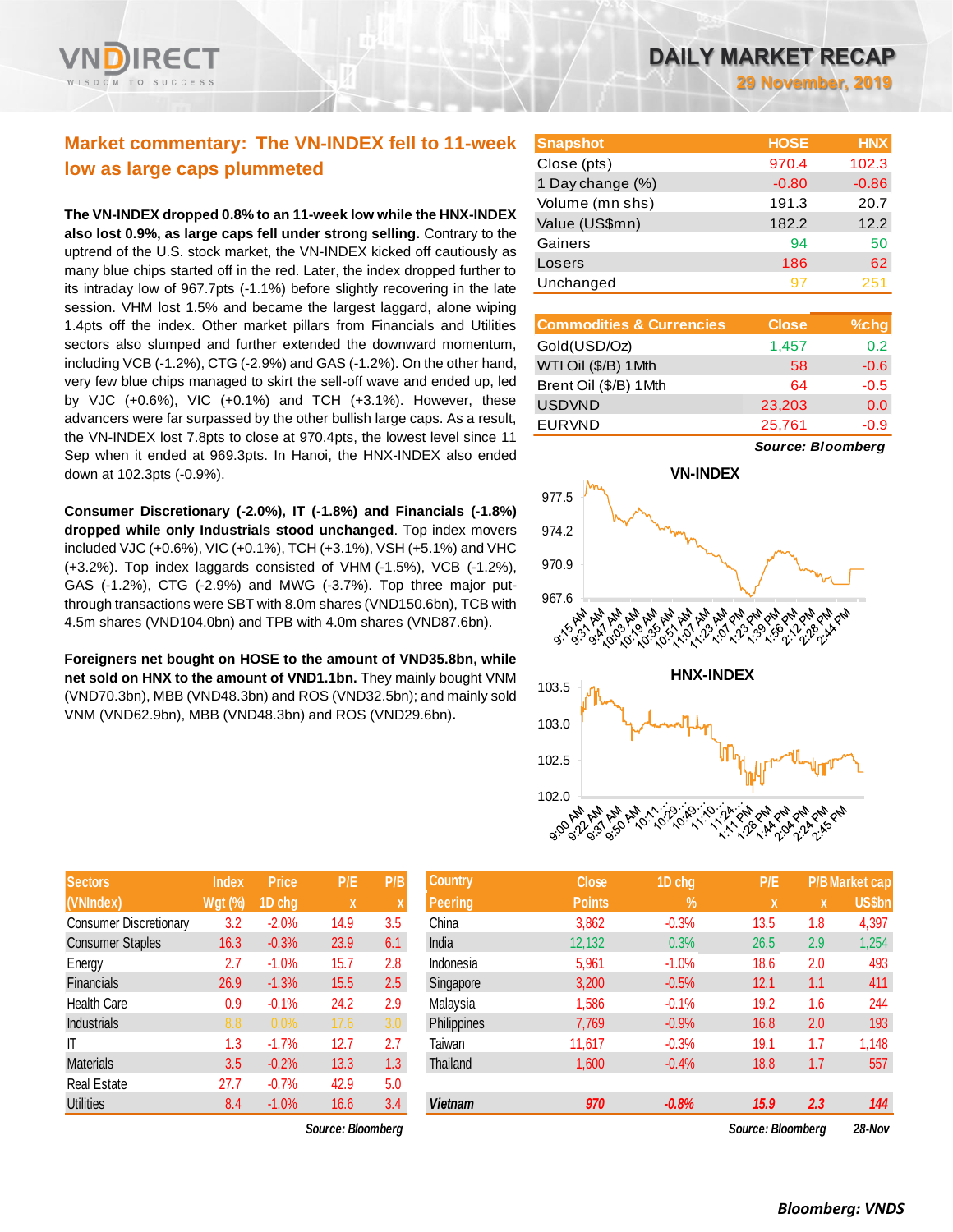

### **Market News**

**OPEC and watchers see extension of deal but no deeper output cuts**. Any expectations that OPEC and its partners will make deeper cuts to oil production have all but evaporated. Just one out of 35 analysts and traders in a global survey by Bloomberg predicted that the Organization of Petroleum Exporting Countries and its allies will agree a further reduction when they meet next week. Most of them expect the 24-nation coalition - which cut output by 1.2m barrels a day this year to prevent a glut - will decide to prolong their existing supply limits until the middle of 2020. That's a shift from the start of this month, when the group's promises to do "whatever it takes" to balance markets inspired expectations of further action in a more sizable minority. Back then, nine out of 38 were anticipating a deeper cutback. *(Bloomberg)*

**China's investment in Vietnam surges amid trade war**. Direct investment flows from Hong Kong and mainland China to Vietnam increased by 3.9-fold and 2-fold yoy in the January–November period, respectively, amid escalation of the ongoing U.S.–China trade tensions, a report of the Foreign Investment Agency (FIA) under the Ministry of Planning and Investment showed. The data shows that out of 117 countries and territories investing in Vietnam in the eleven-month period, Hong Kong (China) took the lead with US\$6.7bn. South Korea came second with US\$5.7bn, while the third place belonged to Singapore with US\$4.5bn. FDI commitments in the January–November period totaled US\$31.8bn, up 3.1% yoy, according to FIA. Disbursement of foreign direct investment (FDI) projects in Vietnam totaled US\$17.7bn between January and November, an increase of 7.2% yoy. Year to November 20, 3,478 new projects have been approved with total commitments of US\$14.7bn, up 28.2% in number of projects and down 7% in capital yoy, while 1,256 existing projects have been injected an additional US\$5.9bn, up 20% in projects and down 20.7% in capital. During this period, 8,561 projects have had US\$11.2bn in capital contributed by foreign investors, up 47.1% yoy and accounting for 35.4% of total registered capital. Investors have poured money into 19 fields and sectors, in which manufacturing and processing continued to attract substantial attention with investment of US\$21.6bn, or 67.8% of the total registered capital, followed by real estate with US\$3.3bn or 10.4% of the total, and retail and wholesale, science and technologies. Some of the big-ticket projects in the January–November period include a smart city project in Hanoi with registered capital of US\$4.1bn; US\$1.2bn polypropylene (PP) manufacturing plant in Ba Ria–Vung Tau province; US\$3.9bn in capital contribution from Hong Kong-based Beerco Limited to Vietnam Beverage for a beer project in Hanoi. In addition, on the list were an injection of an additional US\$410m to LG Display Hai Phong; the US\$260m electronic manufacturing plant by Goertek (Hong Kong) located in Bac Ninh province; tire manufacturing plant worth US\$280m from a Chinese investor in Tay Ninh province and a similar project worth US\$214.4m financed by Guizhou Advance Type Investment (China) in Tien Giang province; and a solar power project worth US\$216.7m from Thai investors in Phu Yen province. *(Vietnamnet.vn)*

### **Notable Corporate Events**

**Nam Tan Uyen Joint Stock Company (NTC VN HOSE) – dividend payment:** Dec 6 and Dec 9 will be the ex-date and the record date, respectively, for paying the 2019 cash dividend payment of VND5,000/share, the company said. The payment will be made on Dec 25**.** *(Cafef.vn)*

*<to be continued>*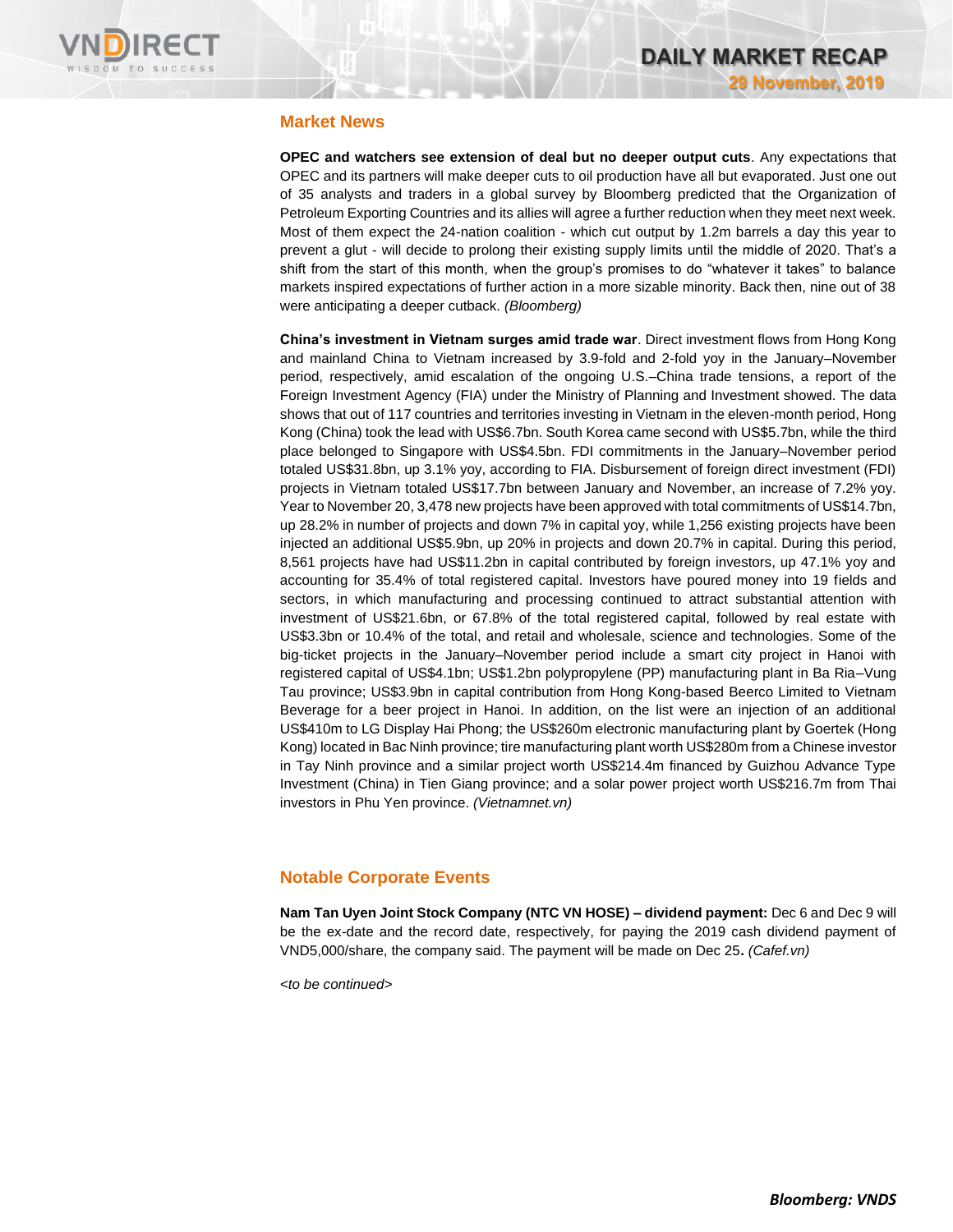#### **VN** RECT WISDOM TO SUCCESS

# **DAILY MARKET RECAP**

**29 November, 2019**

# **COVERAGE SUMMARY**

| Ticker          | <b>Close price</b> | <b>Adjusted target</b><br>price | <b>Dividend yield</b> | <b>Potential return</b> | <b>Rating</b> | <b>Latest report</b> |
|-----------------|--------------------|---------------------------------|-----------------------|-------------------------|---------------|----------------------|
| PC <sub>1</sub> | 18,200             | 24,500                          | 0.0%                  | 34.6%                   | <b>ADD</b>    | <b>Link</b>          |
| <b>LPB</b>      | 7,700              | 10,000                          | 0.0%                  | 29.9%                   | ADD           | Link                 |
| <b>NLG</b>      | 27,400             | 39,600                          | 1.8%                  | 46.3%                   | <b>ADD</b>    | Link                 |
| <b>ACV</b>      | 74,700             | 105,000                         | 0.0%                  | 40.6%                   | ADD           | Link                 |
| DPM             | 12,900             | 15,800                          | 7.5%                  | 30.0%                   | ADD           | Link                 |
| QNS             | 29,900             | 44,300                          | 1.7%                  | 49.8%                   | ADD           | <b>Link</b>          |
| <b>LTG</b>      | 20,200             | 27,300                          | 7.9%                  | 43.0%                   | <b>ADD</b>    | $Link$               |
| VCB             | 85,300             | 83,200                          | 0.9%                  | $-1.5%$                 | <b>HOLD</b>   | Link                 |
| MBB             | 22,100             | 31,500                          | 0.0%                  | 42.6%                   | ADD           | Link                 |
| <b>VPB</b>      | 20,050             | 21,200                          | 0.0%                  | 5.7%                    | <b>HOLD</b>   | Link                 |
| <b>TCM</b>      | 20,100             | 28,200                          | 2.6%                  | 42.9%                   | <b>ADD</b>    | Link                 |
| <b>HPG</b>      | 22,600             | 26,139                          | 0.0%                  | 15.7%                   | ADD           | Link                 |
| <b>PVT</b>      | 16,950             | 21,000                          | 6.2%                  | 30.1%                   | <b>ADD</b>    | <b>Link</b>          |
| <b>STK</b>      | 18,300             | 25,200                          | 8.2%                  | 45.9%                   | ADD           | Link                 |
| AAA             | 14,100             | 25,300                          | 14.4%                 | 93.8%                   | <b>ADD</b>    | Link                 |
| <b>PNJ</b>      | 81,100             | 88,000                          | 2.8%                  | 11.3%                   | <b>HOLD</b>   | Link                 |
| <b>KDH</b>      | 26,450             | 28,300                          | 1.9%                  | 8.9%                    | <b>HOLD</b>   | Link                 |
| <b>DCM</b>      | 6,850              | 8,900                           | 13.1%                 | 43.1%                   | ADD           | Link                 |
| <b>VTP</b>      | 122,000            | 111,000                         | 1.2%                  | $-7.8%$                 | <b>REDUCE</b> | $Link$               |
| ACB             | 22,900             | 30,400                          | 4.4%                  | 37.1%                   | ADD           | Link                 |
| GAS             | 100,800            | 105,700                         | 5.7%                  | 10.6%                   | <b>HOLD</b>   | Link                 |
| <b>PVS</b>      | 17,300             | 24,100                          | 4.1%                  | 43.4%                   | ADD           | Link                 |
| <b>PVD</b>      | 15,450             | 19,600                          | 0.0%                  | 26.9%                   | ADD           | Link                 |
| <b>MSH</b>      | 54,800             | 66,600                          | 6.7%                  | 28.2%                   | ADD           | Link                 |
| <b>MWG</b>      | 109,000            | 140,700                         | 1.4%                  | 30.5%                   | ADD           | Link                 |
| <b>POW</b>      | 12,900             | 18,334                          | 0.0%                  | 42.1%                   | <b>ADD</b>    | Link                 |
| ТСВ             | 22,900             | 27,400                          | 0.0%                  | 19.7%                   | <b>HOLD</b>   | $Link$               |
| <b>PPC</b>      | 28,300             | 27,879                          | 8.9%                  | 7.4%                    | <b>ADD</b>    | Link                 |
| VIB             | 17,200             | 21,200                          | 2.9%                  | 26.1%                   | ADD           | $Link$               |
| <b>KBC</b>      | 15,200             | 17,500                          | 6.6%                  | 21.7%                   | ADD           | Link                 |
| <b>VNM</b>      | 122,100            | 155,600                         | 3.7%                  | 31.1%                   | ADD           | Link                 |
| <b>VHM</b>      | 91,600             | 104,300                         | 1.1%                  | 14.9%                   | <b>HOLD</b>   | Link                 |
| <b>VJC</b>      | 144,600            | 142,200                         | 2.1%                  | 0.4%                    | <b>HOLD</b>   | <b>Link</b>          |
| <b>VHC</b>      | 78,400             | 93,900                          | 5.1%                  | 24.9%                   | ADD           | Link                 |
| <b>VRE</b>      | 33,500             | 43,900                          | 0.0%                  | 31.0%                   | <b>ADD</b>    | $Link$               |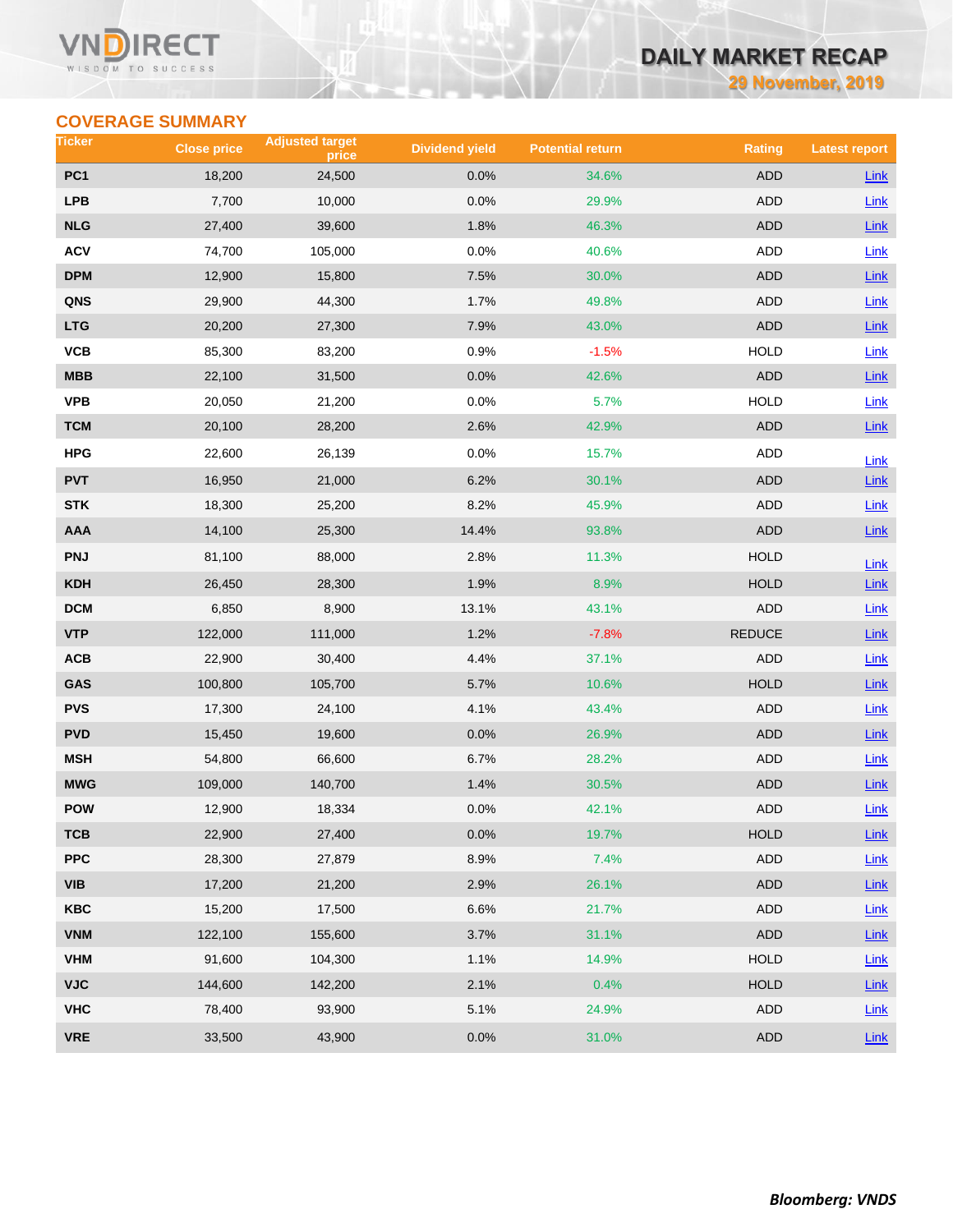### **MARKET MOVEMENTS**

WISDOM TO SUCCESS

n

**RECT** 

| <b>HOSE</b>        |       |      |         |            |  |  |  |
|--------------------|-------|------|---------|------------|--|--|--|
| <b>Top gainers</b> |       |      |         | <b>VND</b> |  |  |  |
| Last               | Cha   | %chg | Vol.    | Index      |  |  |  |
| Price              |       |      |         | impact     |  |  |  |
| 10,700             | 700   | 7.00 | 60      | 0.005      |  |  |  |
| 3,060              | 200   | 6.99 | 381,790 | 0.003      |  |  |  |
| 3,520              | 230   | 6.99 | 1.19MLN | 0.002      |  |  |  |
| 23,000             | 1,500 | 6.98 | 547,490 | 0.025      |  |  |  |
| 4,920              | 320   | 6.96 | 64,120  | 0.001      |  |  |  |
|                    |       |      |         |            |  |  |  |

| <b>Top losers</b> |        |          |         |        | <b>VND</b> |
|-------------------|--------|----------|---------|--------|------------|
| <b>Ticker</b>     | Last   | Cha      | %cha    | Vol.   | Index      |
|                   | Price  |          |         |        | impact     |
| <b>TTB</b>        | 7,870  | -590     | $-6.97$ | 39,440 | $-0.008$   |
| <b>SMA</b>        | 11,400 | $-850$   | $-6.94$ | 10,510 | $-0.005$   |
| CIG               | 2,180  | $-160$   | $-6.84$ | 17,740 | $-0.001$   |
| TCO               | 12,300 | -900     | $-6.82$ | 10     | $-0.005$   |
| BΠ                | 37,100 | $-2,700$ | $-6.78$ | 10     | $-0.011$   |

| <b>Top index movers</b> |         |       |      |         |        |  |
|-------------------------|---------|-------|------|---------|--------|--|
| <b>Ticker</b>           | Last    | Cha   | %chg | Vol.    | Index  |  |
|                         | Price   |       |      |         | impact |  |
| VJC.                    | 144,600 | 900   | 0.63 | 501,020 | 0.143  |  |
| VIC.                    | 115,700 | 100   | 0.09 | 232,980 | 0.098  |  |
| <b>TCH</b>              | 28,350  | 850   | 3.09 | 2.41MLN | 0.091  |  |
| <b>VSH</b>              | 22,700  | 1,100 | 5.09 | 32,270  | 0.067  |  |
| <b>VHC</b>              | 78,400  | 2,400 | 3.16 | 45,670  | 0.065  |  |

| <b>Top index laggers</b> |         |          |         |         |          |
|--------------------------|---------|----------|---------|---------|----------|
| <b>Ticker</b>            | Last    | Cha      | %cha    | Vol.    | Index    |
|                          | Price   |          |         |         | impact   |
| <b>VHM</b>               | 91,600  | $-1,400$ | $-1.51$ | 2.60MLN | $-1.379$ |
| <b>VCB</b>               | 85,300  | $-1,000$ | $-1.16$ | 494,650 | $-1.091$ |
| GAS                      | 100,800 | $-1,200$ | $-1.18$ | 613,070 | $-0.676$ |
| CTG                      | 20,450  | $-600$   | $-2.85$ | 3.64MLN | $-0.657$ |
| <b>MWG</b>               | 109,000 | $-4,200$ | $-3.71$ | 1.28MLN | $-0.548$ |

| <b>Top liquidity</b> |         |          |         |         | <b>VND</b> |
|----------------------|---------|----------|---------|---------|------------|
| Ticker               | Last    | Cha      | %cha    | Val.    | Index      |
|                      | Price   |          |         | (VNDbn) | impact     |
| R0S                  | 24,850  | $-150$   | $-0.60$ | 862     | $-0.025$   |
| VHM                  | 91,600  | $-1.400$ | $-1.51$ | 239     | $-1.379$   |
| <b>MWG</b>           | 109,000 | $-4.200$ | $-3.71$ | 141     | $-0.548$   |
| <b>VRE</b>           | 33,500  | $-450$   | $-1.33$ | 135     | $-0.308$   |
| VNM                  | 122,100 | 0        | 0.00    | 134     | 0.000      |

| <b>HNX</b>         |        |       |       |         |            |  |  |  |
|--------------------|--------|-------|-------|---------|------------|--|--|--|
| <b>Top gainers</b> |        |       |       |         | <b>VND</b> |  |  |  |
| Ticker             | Last   | Cha   | %chg  | Vol.    | Index      |  |  |  |
|                    | Price  |       |       |         | impact     |  |  |  |
| ACM.               | 400    | 100   | 33.33 | 201,200 | 0.005      |  |  |  |
| <b>NHP</b>         | 500    | 100   | 25.00 | 64,900  | 0.002      |  |  |  |
| KVC                | 1,100  | 100   | 10.00 | 523,500 | 0.005      |  |  |  |
| MCO                | 2,200  | 200   | 10.00 | 100     | 0.000      |  |  |  |
| <b>HAD</b>         | 30,000 | 2,700 | 9.89  | 166,600 | 0.005      |  |  |  |
|                    |        |       |       |         |            |  |  |  |

| <b>Top losers</b> |          |          |         | <b>VND</b> |
|-------------------|----------|----------|---------|------------|
| Last              | Cha      | %chg     | Vol.    | Index      |
| Price             |          |          |         | impact     |
| 12,800            | 630      | $-13.51$ | 9,600   | $-0.010$   |
| 3,600             | $-400$   | $-10.00$ | 100     | $-0.004$   |
| 2,700             | $-300$   | $-10.00$ | 13,700  | $-0.004$   |
| 900               | $-100$   | $-10.00$ | 181,700 | $-0.002$   |
| 43,200            | $-4,800$ | $-10.00$ | 500     | $-0.012$   |
|                   |          |          |         |            |

|            | Top index movers |       | <b>VND</b> |         |        |  |  |  |  |
|------------|------------------|-------|------------|---------|--------|--|--|--|--|
| Ticker     | Last             | Cha   | %chg       | Vol.    | Index  |  |  |  |  |
|            | Price            |       |            |         | impact |  |  |  |  |
| TVC        | 16,900           | 1,500 | 9.74       | 307,900 | 0.050  |  |  |  |  |
| L14        | 66,800           | 2,100 | 3.25       | 98,900  | 0.028  |  |  |  |  |
| <b>TNG</b> | 15,500           | 600   | 4.03       | 974,700 | 0.027  |  |  |  |  |
| CTB        | 33,900           | 3,000 | 9.71       | 200     | 0.026  |  |  |  |  |
| KLF        | 1,300            | 100   | 8.33       | 61,200  | 0.017  |  |  |  |  |

| <b>Top index laggers</b> |        |          |         |         | <b>VND</b> |
|--------------------------|--------|----------|---------|---------|------------|
| <b>Ticker</b>            | Last   | Cha      | %cha    | Vol.    | Index      |
|                          | Price  |          |         |         | impact     |
| ACB                      | 22,900 | $-300$   | $-1.29$ | 1.69MLN | $-0.494$   |
| SHB                      | 6,200  | $-100$   | $-1.59$ | 1.90MLN | $-0.113$   |
| vcs                      | 80,500 | $-3,000$ | $-3.59$ | 475,700 | $-0.100$   |
| <b>PVS</b>               | 17,300 | $-400$   | $-2.26$ | 1.52MLN | $-0.100$   |
| MBG                      | 36,600 | $-4,000$ | $-9.85$ | 200,700 | $-0.079$   |

| <b>Top liquidity</b> |        |          |         |         | <b>VND</b>   |
|----------------------|--------|----------|---------|---------|--------------|
| Ticker               | Last   | Cha      | %cha    | Val.    | <b>Index</b> |
|                      | Price  |          |         | (VNDbn) | impact       |
| ACB                  | 22,900 | -300     | $-1.29$ | 39      | $-0.494$     |
| VCS                  | 80,500 | $-3,000$ | $-3.59$ | 39      | $-0.100$     |
| <b>PVS</b>           | 17,300 | $-400$   | $-2.26$ | 27      | $-0.100$     |
| <b>TNG</b>           | 15,500 | 600      | 4.03    | 15      | 0.027        |
| NVB                  | 9,000  | 0        | 0.00    | 13      | 0.000        |

**Source: Bloomberg**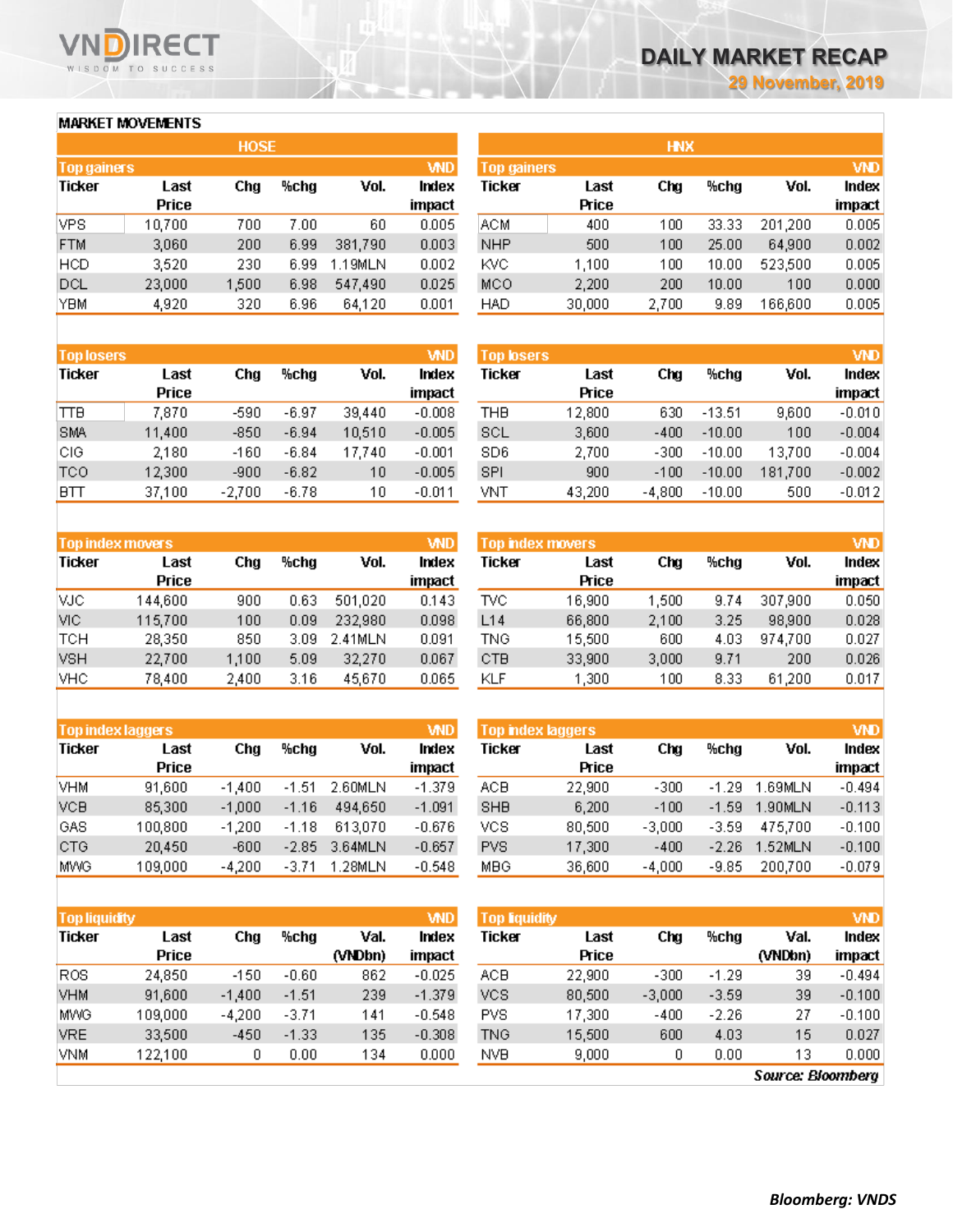

## **FOREIGN ACTIVITIES**

| Volume (Mn'shs) | <b>HOSE</b> | <b>HNX</b> | Value (VND'bn) | <b>HOSE</b> | <b>HNX</b> |
|-----------------|-------------|------------|----------------|-------------|------------|
| <b>BUY</b>      | 9.8         | 02         | BUY            | 384.9       | 4.0        |
| % of market     | 5.3%        | 1.0%       | % of market    | 9.5%        | 1.4%       |
| <b>SELL</b>     | 9.9         | 0.3        | SELL           | 349.1       | 5.1        |
| % of market     | 5.4%        | 1.7%       | % of market    | 8.6%        | 1.8%       |
| NET BUY (SELL)  | (0.0)       |            | NET BUY (SELL) | 35.8        | (1.1)      |

*Source: HSX, HNX*



| <b>YTD ACCUMULATION</b> |         |            |                       |             |                  |
|-------------------------|---------|------------|-----------------------|-------------|------------------|
| Volume (MIn'shs)        | HOSE,   | <b>HNX</b> | Value (VND'bn)        | <b>HOSE</b> | <b>HNX</b>       |
| BUY                     | 3,322.7 | 224.5      | BUY                   | 149,947.0   | 3,679.4          |
| % of market             | 8.4%    | 3.1%       | % of market           | 16.6%       | 2.2%             |
| <b>SELL</b>             | 3,513.6 | 254.1      | <b>SELL</b>           | 144,009.0   | 4,226.5          |
| % of market             | 8.9%    | 3.5%       | % of market           | 16.0%       | 2.5%             |
| <b>NET BUY (SELL)</b>   | (191.0) | (29.6)     | <b>NET BUY (SELL)</b> | 5,938       | (547.1)          |
|                         |         |            |                       |             | Source: HSX, HNX |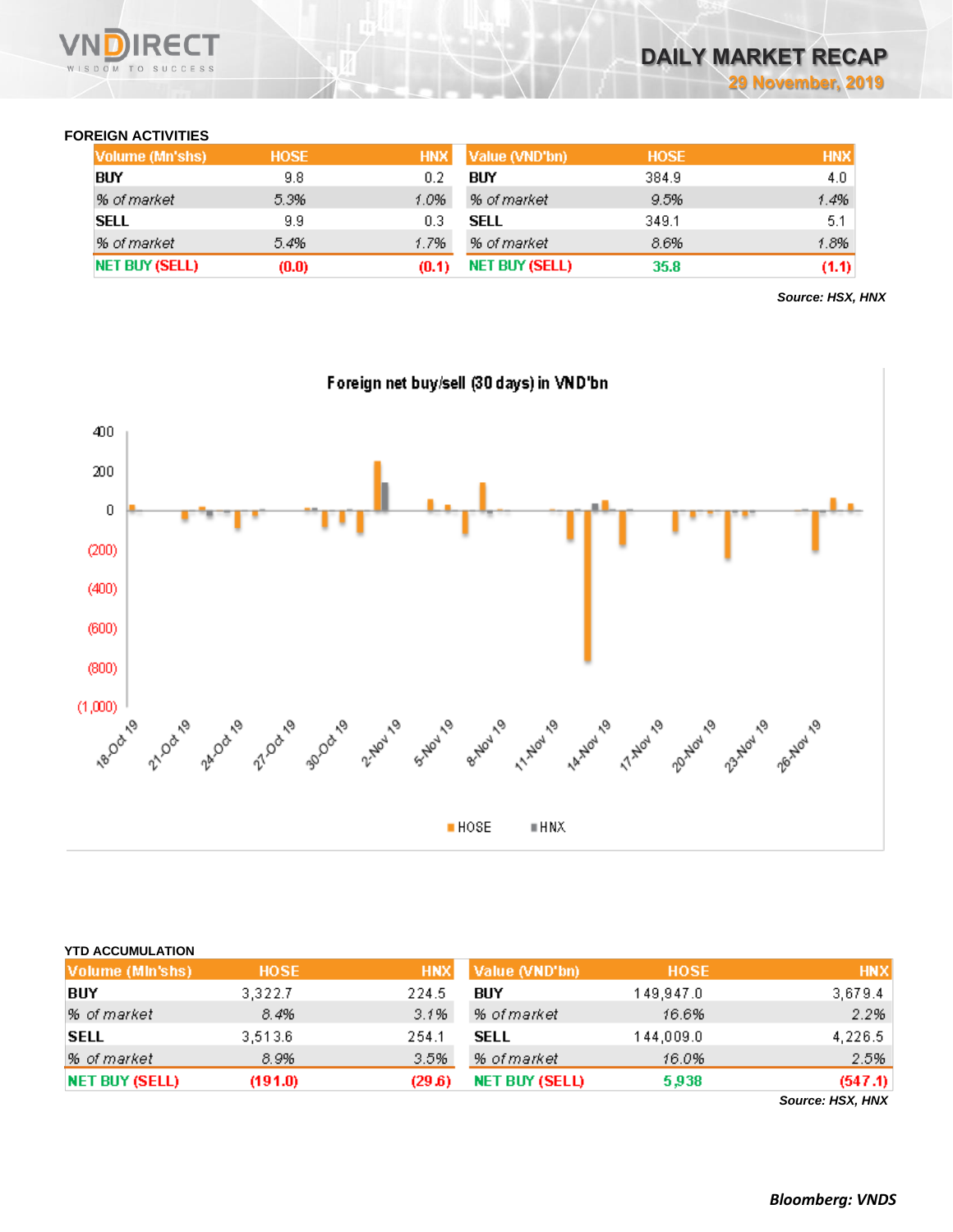#### **FOREIGN ACTIVITIES**

WISDOM TO SUCCESS

RECT

|                 |                               | <b>HOSE</b> |         |       |               | <b>HNX</b> |                               |          |         |       |              |  |
|-----------------|-------------------------------|-------------|---------|-------|---------------|------------|-------------------------------|----------|---------|-------|--------------|--|
|                 | Top buy by foreigners (value) |             |         |       | <b>VND'bn</b> |            | Top buy by foreigners (value) |          |         |       | <b>WD'bn</b> |  |
| Ticker          | Last                          | Chg         | %chg    | Value | hdex          | Ticker     | Last                          | Chg      | %chg    | Value | Index        |  |
|                 | Price                         |             |         |       | impact        |            | Price                         |          |         |       | impact       |  |
| <b>VNM</b>      | 122,100                       | 0           | 0.00    | 70.3  | 0.000         | <b>HAD</b> | 30,000                        | 2,700    | 9.89    | 2.6   | 0.000        |  |
| <b>MBB</b>      | 22,100                        | $-500$      | $-2.21$ | 48.3  | $-0.343$      | CEO.       | 9,200                         | 0        | 0.00    | 0.3   | 0.000        |  |
| R <sub>OS</sub> | 24,850                        | $-150$      | $-0.60$ | 32.5  | $-0.025$      | PMC        | 53,000                        | $-1,900$ | $-3.46$ | 0.1   | 0.000        |  |
| <b>VHM</b>      | 91,600                        | $-1,400$    | $-1.51$ | 31.6  | $-1.379$      | <b>BVS</b> | 10,100                        | $-200$   | $-1.94$ | 0.1   | 0.000        |  |
| <b>HPG</b>      | 22,600                        | 0           | 0.00    | 23.0  | 0.000         | TVC        | 16,900                        | 1,500    | 9.74    | 0.1   | 0.000        |  |

|               | Top sell by foreigners (value) |          |         |       | VND'bn         | Top sell by foreigners (value) |               |        |         |       |                 |
|---------------|--------------------------------|----------|---------|-------|----------------|--------------------------------|---------------|--------|---------|-------|-----------------|
| <b>Ticker</b> | Last<br><b>Price</b>           | Chg      | %chg    | Value | hdex<br>impact | Ticker                         | Last<br>Price | Chg    | %chg    | Value | Index<br>impact |
| <b>VNM</b>    | 122,100                        | ۵        | 0.00    | 62.9  | 0.000          | <b>PVS</b>                     | 17,300        | $-400$ | $-2.26$ | 3.6   | 0.000           |
| <b>MBB</b>    | 22,100                         | $-500$   | $-2.21$ | 48.3  | $-0.343$       | <b>PVG</b>                     | 7,000         | 600    | 9.38    | 0.6   | 0.000           |
| <b>ROS</b>    | 24,850                         | $-150$   | $-0.60$ | 29.6  | $-0.025$       | TNG                            | 15,500        | 600    | 4.03    | 0.2   | 0.000           |
| VIC.          | 115,700                        | 100      | 0.09    | 26.0  | 0.098          | AMV                            | 22,700        | 200    | 0.89    | 0.2   | 0.000           |
| <b>VHM</b>    | 91,600                         | $-1,400$ | $-1.51$ | 19.5  | $-1.379$       | DNP                            | 16,900        | 200    | 1.20    | 0.2   | 0.000           |

| Top net buy by foreigners (value) |                      |          |         |       | <b>VND'bn</b>   | <b>WD'bn</b><br>Top net buy by foreigners (value) |                      |        |         |       |                 |
|-----------------------------------|----------------------|----------|---------|-------|-----------------|---------------------------------------------------|----------------------|--------|---------|-------|-----------------|
| Ticker                            | Last<br><b>Price</b> | Chg      | %chg    | Value | Index<br>impact | Ticker                                            | Last<br><b>Price</b> | Chg    | %chg    | Value | Index<br>impact |
| <b>HPG</b>                        | 22,600               | 0        | 0.00    | 21.9  | 0.000           | <b>HAD</b>                                        | 30,000               | 2.700  | 9.89    | 2.6   | 0.000           |
| VJC.                              | 144,600              | 900      | 0.63    | 12.9  | 0.143           | CEO                                               | 9.200                | 0      | 0.00    | 0.3   | 0.000           |
| <b>VHM</b>                        | 91,600               | $-1.400$ | $-1.51$ | 12.1  | $-1.379$        | <b>BVS</b>                                        | 10.100               | $-200$ | $-1.94$ | 0.1   | 0.000           |
| E1VFVN30                          | 14,740               | $-160$   | $-1.07$ | 9.1   | 0.000           | <b>TVC</b>                                        | 16,900               | 1.500  | 9.74    | 0.1   | 0.000           |
| VRE                               | 33,500               | $-450$   | $-1.33$ | 8.2   | $-0.308$        | ΠG                                                | 6,400                | 200    | 3.23    | 0.1   | 0.000           |

| <b>VND'bn</b><br>Top net sell by foreigners (value) |                      |        |         |         |                 | Top net sell by foreigners (value) |               | <b>WD'bn</b> |         |         |                 |
|-----------------------------------------------------|----------------------|--------|---------|---------|-----------------|------------------------------------|---------------|--------------|---------|---------|-----------------|
| <b>Ticker</b>                                       | Last<br><b>Price</b> | Chg    | %chg    | Value   | Index<br>impact | Ticker                             | Last<br>Price | Chg          | %chg    | Value   | Index<br>impact |
| VPI                                                 | 41,300               | 300    | 0.73    | $-11.7$ | 0.014           | <b>PVS</b>                         | 17.300        | $-400$       | $-2.26$ | $-3.60$ | 0.000           |
| <b>STB</b>                                          | 10,100               | 0      | 0.00    | $-7.4$  | 0.000           | <b>PVG</b>                         | 7,000         | 600          | 9.38    | $-0.59$ | 0.000           |
| DXG                                                 | 14.000               | $-550$ | $-3.78$ | -6.8    | $-0.084$        | TNG.                               | 15.500        | 600          | 4.03    | $-0.24$ | 0.000           |
| VIC.                                                | 115,700              | 100    | 0.09    | $-6.3$  | 0.098           | <b>AMV</b>                         | 22,700        | 200          | 0.89    | $-0.18$ | 0.000           |
| <b>HCM</b>                                          | 23,250               | $-650$ | $-2.72$ | -6.1    | $-0.058$        | DNP                                | 16,900        | 200          | 1.20    | $-0.15$ | 0.000           |

28-Nov-19

Source: Bloomberg, HOSE, HNX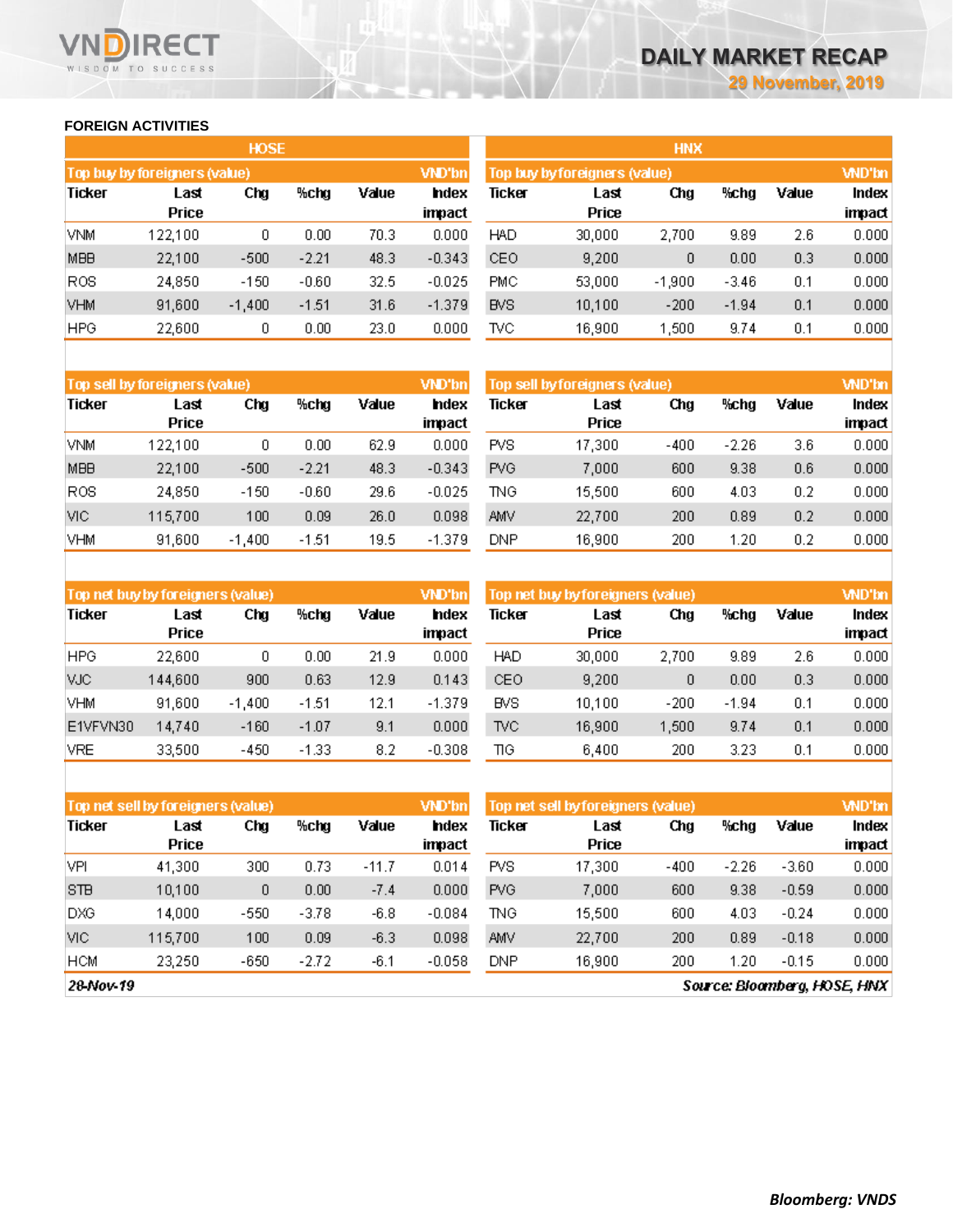**29 November, 2019**

### **TOP 60 MARKET CAP STOCKS SNAPSHOT ON HOSE**

΄Τ

WISDOM TO SUCCESS

| <b>No. Ticker</b>     | Price            |                  | Price change (%) |                 |            |            |             |             | Mkt. Cap Outs. Vol. Float ratio Avail. Fil Ave. daily vol. | <b>PÆ</b>      | PВ         | <b>ROE</b>  | <b>ROA</b>   |
|-----------------------|------------------|------------------|------------------|-----------------|------------|------------|-------------|-------------|------------------------------------------------------------|----------------|------------|-------------|--------------|
|                       | <b>VND</b>       | 1107             | 3M               | 61/7            | US \$m In  | Mn's hs    | 96          |             | % (30 days 6 ks)                                           | $\pmb{\times}$ | $\pmb{x}$  | 96          | 96           |
| 1 VIC VM              | 115,700          | $-1.7$           | $-5.2$           | 1.5             | 16,684     | 3,346      | 24.4        | 21.9        | 419,195                                                    | 72.8           | 5.0        | 7.8         | 16           |
| 2 VCBVM               | 85,300           | $-2.4$           | 10.8             | 26.6            | 13,635     | 3,709      | 25.2        | 6.1         | 672,324                                                    | 16.2           | 3.9        | 27.1        | 18           |
| 3 VHMVM               | 91,600           | 6.5              | 5.5              | 9.7             | 13,223     | 3,350      | 30.3        | 33.9        | 1,459,959                                                  | 20.3           | 7.1        | 57.0        | 16.7         |
| 4 VNMVM               | 122,100          | $-8.7$           | 2.3              | $-7.5$          | 9,164      | 1,741      | 46.2        | 41.4        | 1,206,564                                                  | 22.1           | 7.8        | 36.5        | 28.8         |
| 5 GAS VM              | 100,800          | $-2.0$           | $-1.5$           | $-6.6$          | 8,315      | 1,914      | 4.2         | 45.4        | 310,942                                                    | 17.1           | 4.2        | 26.1        | 18.6         |
| 6 BID VM              | 40,650           | 0.1              | 8.1              | 25.9            | 7,046      | 4,022      | 18.8        | 14.2        | 894,727                                                    | 19.3           | 2.5        | 13.5        | 0.5          |
| 7 SABVM               | 230,000          | $-10.7$          | $-15.4$          | $-11.5$         | 6,357      | 641        | 10.4        | 36.6        | 30,953                                                     | 31.2           | 8.2        | 28.4        | 20.6         |
| 8 MSN VM              | 69,500           | $-6.7$           | $-7.1$           | $-20.1$         | 3,501      | 1,169      | 25.8        | 9.1         | 588,702                                                    | 15.4           | 2.4        | 20.5        | 7.6          |
| 9 ТСВ УМ              | 22,900           | $-3.8$           | 7.0              | $-0.9$          | 3,454      | 3,500      | 79.7        | 0.0         | 1,948,548                                                  | 8.6            | 1.4        | 17.2        | 2.7          |
| 10 VREVM              | 33,500           | 3.2              | $-3.5$           | $-3.2$          | 3,362      | 2,329      | 100.0       | 16.4        | 4,025,496                                                  | 32.4           | 2.7        | 8.8         | 6.3          |
| 11 CTGVM              | 20,450           | $-7.0$           | 1.0              | $-2.6$          | 3,282      | 3,723      | 35.5        | 0.7         | 3,331,142                                                  | 12.5           | 1.0        | 8.5         | 0.5          |
| 12 VJC VM             | 144,600          | $-0.3$           | 9.2              | 15.7            | 3,265      | 524        | 46.4        | 10.3        | 462,151                                                    | 14.7           | 5.6        | 43.3        | 15.1         |
| 13 PLXVM              | 58,000           | 0.0              | $-4.9$           | -13.9           | 2,977      | 1,191      | 8.9         | 6.6         | 240,081                                                    | 16.7           | 3.1        | 19.5        | 6.7          |
| 14 HPG VM             | 22,600           | 1.8              | 1.6              | $-8.3$          | 2,689      | 2,761      | 52.1        | 11.4        | 5,347,706                                                  | 8.9            | 1.4        | 17.4        | 8.8          |
| 15 NVLVM              | 56,700           | $-4.2$           | -8.4             | $-3.1$          | 2,274      | 930        | 29.9        | 31.3        | 398,256                                                    | 17.8           | 2.6        | 15.5        | 43           |
| 16 MBBVM              | 22,100           | $-3.9$           | $2.2\,$          | 11.8            | 2,215      | 2,326      | 77.6        | 0.0         | 4,604,718                                                  | 6.8            | 1.3        | 21.8        | 2.0          |
| 17 BVHVM              | 70,100           | $-1.3$           | $-9.2$           | $-8.1$          | 2,117      | 701        | 27.9        | 23.6        | 159,327                                                    | 37.1           | 3.1        | 8.7         | 12           |
| 18 HVN VM             | 34,450           | $-1.9$           | $-3.1$           | $-23.4$         | 2,106      | 1,418      | 3.9         | 20.1        | 400,160                                                    | 19.7           | 2.7        | 13.4        | 27           |
| 19 VPB VM             | 20,050           | $-9.1$           | $-1.2$           | 8.4             | 2,080      | 2,407      | 68.4        | 0.0         | 2,285,445                                                  | 6.0            | 1.2        | 22.7        | 25           |
| 20 MWG VM             | 109,000          | $-14.6$          | $-4.2$           | 23.6            | 2,080      | 443        | 89.6        | 0.0         | 727,298                                                    | 13.1           | 4.3        | 37.7        | 12.7         |
| 21 FPTVM              | 56,000           | $-3.6$           | 7.5              | 24.9            | 1,637      | 678        | 76.9        | 0.0         | 1,855,900                                                  | 11.9           | 2.8        | 24.9        | 10.5         |
| 22 POW VM             | 12,900           | $-1.5$           | 0.0              | $-19.4$         | 1,302      | 2,342      | 87.9        | 35.0        | 2,108,982                                                  | 15.7           | 1.2        | 7.8         | 32           |
| 23 HDB VM             | 26,150           | $-9.5$           | $-0.9$           | $-2.8$          | 1,106      | 981        | 72.6        | 6.2         | 2,064,955                                                  | 9.0            | 1.6        | 19.1        | 1.4          |
| 24 EIB VM             | 17,100           | 3.0              | $-0.6$           | $-5.0$          | 906        | 1,229      | 94.0        | 0.0         | 147,150                                                    | 33.1           | 1.3        | 4.1         | 0.4          |
| 25 STBVM              | 10,100           | $-6.9$           | $-2.4$           | $-14.4$         | 785        | 1,804      | 96.2        | 11.0        | 3,214,665                                                  | 6.5            | 0.7        | 11.1        | 0.7          |
| 26 BHN VM             | 78,400           | 4.5              | $-15.7$          | $-26.3$         | 783        | 232        | 0.9         | 31.4        | 1,343                                                      | 38.1           | 4.1        | 10.9        | 52           |
| 27 PNJ VM             | 81,100           | $-2.9$           | $-0.4$           | $-0.2$          | 778        | 223        | 73.1        | 0.0         | 508,131                                                    | 16.8           | 4.4        | 28.6        | 16.3         |
| 28 TPB VM             | 21,800           | $-2.0$           | $-4.2$           | $-8.2$          | 777        | 827        | 53.8        | 0.0         | 241,472                                                    | 7.6            | 1.5        | 22.1        | 17           |
| 29 HNG VM             | 14,500           | $-3.3$           | $-17.6$          | $-5.8$          | 693        | 1,109      | 16.7        | 48.6        | 341,952                                                    | N/A            | 1.5        | $-20.6$     | $-8.0$       |
| 30 KDHVM              | 26,450           | $-0.8$           | 10.2             | 11.1            | 621        | 544        | 745         | 4.7<br>45.5 | 357,230                                                    | 15.6           | 2.0        | 13.5        | 8.8          |
| 31 ROSVM              | 24,850           | $-3.1$           | $-9.6$<br>0.2    | $-18.3$         | 608<br>526 | 568        | 27.3<br>5.6 | 45.6        | 27,278,560                                                 | 71.6           | 2.4<br>3.9 | 3.4<br>19.4 | 1.8          |
| 32 DHG VM<br>33 REEVM | 93,400<br>35,900 | $-0.1$<br>$-1.9$ | $-1.4$           | $-19.4$<br>10.6 | 480        | 131<br>310 | 84.9        | 0.0         | 15,117<br>810,128                                          | 20.6           |            |             | 15.8<br>10.6 |
| 34 SBTVM              | 18,700           | $-1.6$           | 17.6             | 3.9             | 473        | 587        | 20.1        | 93.8        | 1,217,979                                                  | 6.4<br>42.5    | 1.1<br>1.5 | 18.6<br>3.5 | 15           |
| 35 SSIVM              | 19,850           | $-6.6$           | $-7.0$           | $-21.2$         | 435        | 508        | 83.5        | 44.0        | 1,619,153                                                  | 11.2           | 1.0        | 9.4         | 3.7          |
| 36 TCHVM              | 28,350           | 28.6             | 27.4             | 35.0            | 432        | 353        | 50.0        | 41.9        | 1,441,865                                                  | 26.4           | 2.3        | 8.7         | 5.9          |
| 37 GEX VM             | 20,200           | $-2.9$           | 0.2              | 1.9             | 425        | 488        | 77.7        | 32.9        | 585,200                                                    | 9.0            | 1.7        | 19.1        | 6.1          |
| 38 PPC VM             | 28,300           | 12.3             | 13.2             | 2.5             | 391        | 321        | 24.6        | 33.1        | 287,993                                                    | 8.9            | 1.5        | 17.2        | 13.5         |
| 39 PDR VM             | 25,800           | $-1.3$           | $-1.5$           | 4.5             | 364        | 328        | 37.2        | 42.8        | 668,857                                                    | 12.1           | 2.2        | 20.1        | 59           |
| 40 VGC VM             | 18,500           | $-3.1$           | $-3.9$           | N/A             | 357        | 448        | 12.3        | 35.7        | 170,331                                                    | 13.2           | 1.3        | 10.1        | 3.6          |
| 41 PHR VM             | 56,800           | -6.4             | $-20.4$          | $-8.4$          | 332        | 135        | 32.9        | 42.2        | 423,895                                                    | 8.9            | 2.5        | 28.8        | 16.2         |
| 42 LGC VM             | 39,000           | $-2.5$           | $-11.4$          | 33.8            | 324        | 193        | $0.6\,$     | 4.0         | 96                                                         | 23.4           | $2.6\,$    | 11.6        | 3.1          |
| 43 DXG VM             | 14,000           | $-13.0$          | -7.3             | $-6.0$          | 317        | 520        | 78.4        | 3.1         | 1,806,059                                                  | 4.4            | 0.8        | 25.9        | 85           |
| 44 KBC VM             | 15,200           | $-0.3$           | $-1.9$           | 5.2             | 308        | 470        | 71.4        | 21.6        | 1,399,006                                                  | 9.4            | 0.8        | 8.4         | 4.4          |
| 45 VHC VM             | 78,400           | $-3.6$           | 0.5              | $-18.3$         | 307        | 91         | 49.0        | 65.8        | 104,761                                                    | 5.2            | 1.5        | 32.2        | 22.2         |
| 46 HCMVM              | 23,250           | 0.4              | 15.7             | $-5.3$          | 306        | 306        | 57.3        | 42.4        | 1,119,186                                                  | 18.1           | 1.6        | 10.2        | 62           |
| 47 GMD VM             | 23,850           | $-11.7$          | $-14.5$          | $-12.0$         | 305        | 297        | 82.2        | 0.0         | 302,866                                                    | 12.2           | 1.1        | 9.7         | 62           |
| 48 SCSVM              | 139,000          | $-12.6$          | $-11.8$          | $-14.7$         | 302        | 50         | 98.3        | 28.3        | 9,315                                                      | 18.0           | 8.5        | 46.6        | 42.4         |
| 49 NLG VM             | 27,400           | $-4.7$           | $-2.3$           | $-3.6$          | 295        | 250        | 62.1        | 0.0         | 465,728                                                    | 13.2           | 1.5        | 11.7        | 55           |
| 50 VPIVM              | 41,300           | $-0.5$           | $-0.6$           | 2.0             | 285        | 160        | 100.0       | 41.9        | 402,259                                                    | 15.7           | 2.9        | 20.6        | 8.1          |
| 51 NT2 VM             | 22,750           | $-1.7$           | $-9.4$           | $-17.1$         | 282        | 288        | 32.3        | 30.1        | 237,892                                                    | 8.4            | 1.6        | 20.0        | 9.7          |
| 52 PVD VM             | 15,450           | $-5.8$           | $-16.5$          | $-16.3$         | 280        | 421        | 49.5        | 27.4        | 1,520,066                                                  | 14.5           | 0.5        | 3.3         | 2.1          |
| 53 CII VM             | 23,150           | $-2.9$           | 15.8             | $-0.6$          | 247        | 248        | 83.0        | 18.8        | 370,828                                                    | 12.5           | 1.1        | 8.8         | 19           |
| 54 GEG VM             | 27,600           | 0.0              | N/A              | N/A             | 243        | 204        | 58.8        | 13.0        | 555,210                                                    | 25.6           | 2.5        | 7.8         | 48           |
| 55 HT1 VM             | 14,600           | $-12.6$          | $-3.6$           | $-13.9$         | 240        | 382        | 99.9        | 42.7        | 196,694                                                    | 7.6            | 1.0        | 13.8        | 69           |
| 56 VCIVM              | 33,400           | $-4.0$           | 3.1              | 9.5             | 237        | 164        | 62.2        | 62.2        | 102,450                                                    | 6.6            | 1.5        | 24.7        | 12.7         |
| 57 GTN VM             | 20,950           | 0.7              | 9.1              | 12.3            | 226        | 250        | 33.5        | 99.7        | 688,380                                                    | N/A            | 2.0        | $-0.4$      | $-0.2$       |
| 58 HPX VM             | 26,000           | $-1.3$           | $-1.5$           | $-1.0$          | 224        | 200        | 90.3        | 35.2        | 277,702                                                    | 11.6           | 2.0        | 19.3        | 6,4          |
| 59 DPMVM              | 12,900           | $-7.9$           | $-2.6$           | -29.3           | 218        | 391        | 36.7        | 29.9        | 313,121                                                    | 19.9           | 0.6        | 3.7         | 2.6          |
| 60 CTD VM             | 64,000           | $-19.5$          | $-34.2$          | -43.4           | 210        | 76         | 67.4        | 1.2         | 86,823                                                     | 6.5            | 0.6        | 9.3         | 5.3          |
|                       |                  |                  |                  |                 |            |            |             |             | Source: Bloomberg                                          |                |            | 28 Nov      |              |